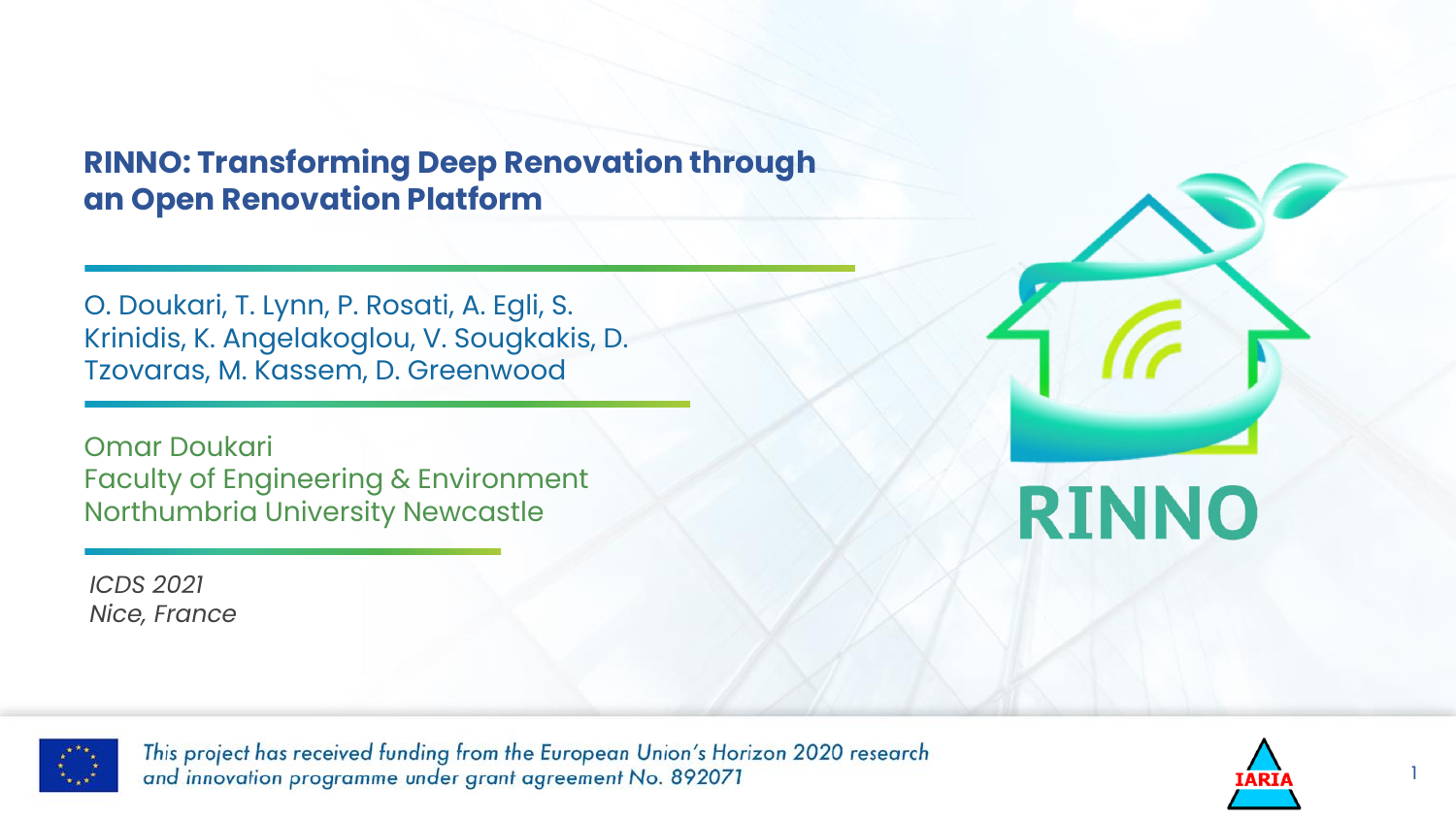

### **Dr. Omar Doukari**

*Senior Research Fellow Department of Mechanical and Construction Engineering Northumbria University Newcastle*





PARIS L'ÉCOLE DES GRANDS PROJETS

### **CESI Ecole d'Ingénieurs**

Head Specialised Master Project Management with BIM and Digital Twins Programme

### **ESTP Paris**

AI, BIM, GIS, and other modelling systems

### **IRSTEA**

ActiSurTT Project: Vehicle safety for off-road environments. AI and Human-Machine Interfaces.

### **PNR MINnD**

Interoperable Information Model for Sustainable **Infrastructures** 

### **GeoFuse**

Multi-Source Geo-Information Fusion

### **ACCLIMAT**

Adapting cities to climate change: A systemic modelling approach















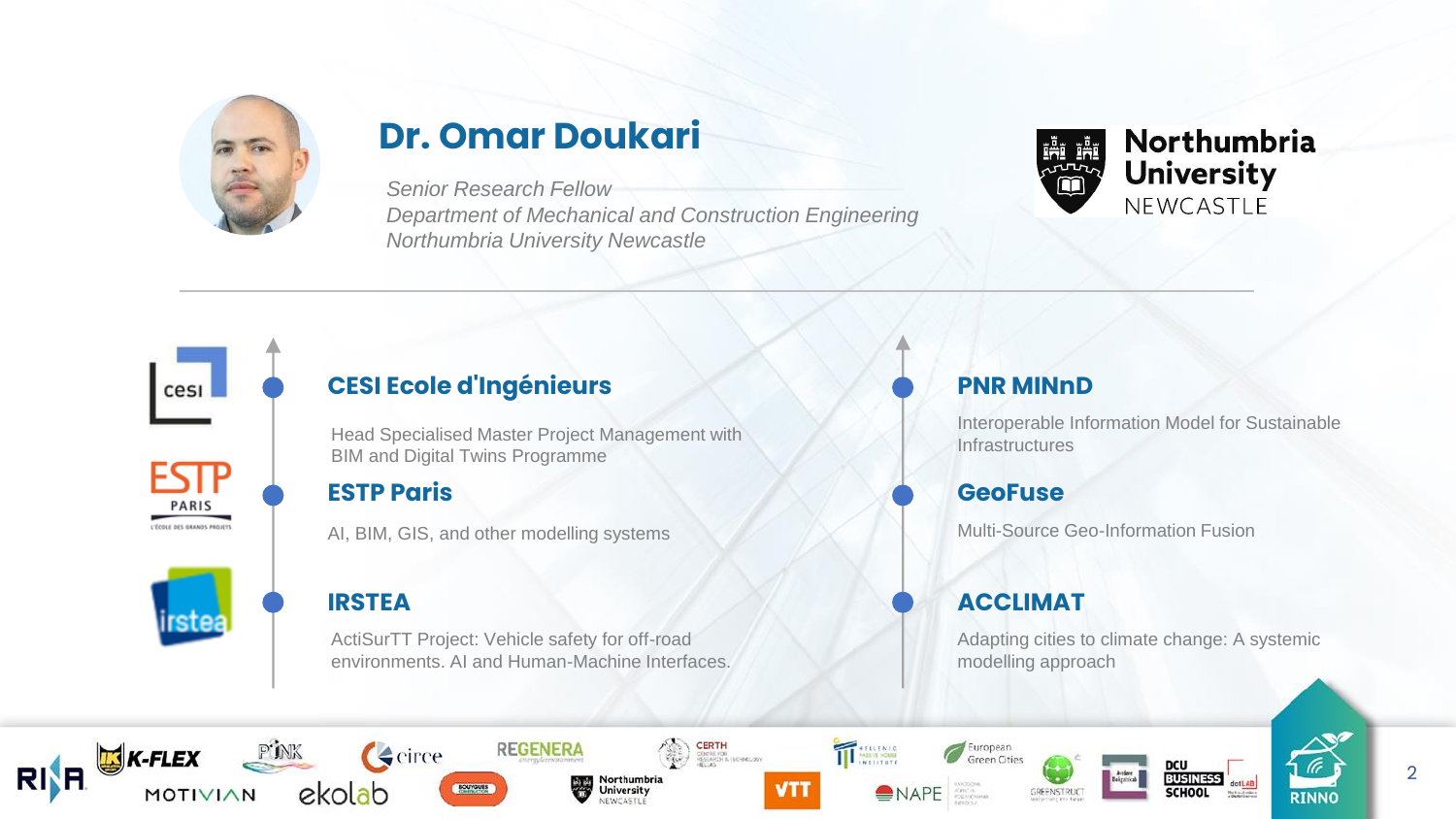## The RINNO Project

A €5m Horizon 2020 project that aims to accelerate the rate of deep renovation in energy inefficient buildings around Europe, resulting in:



**Decreased time and cost of deep renovation efforts**

**Reduced environmental impact**

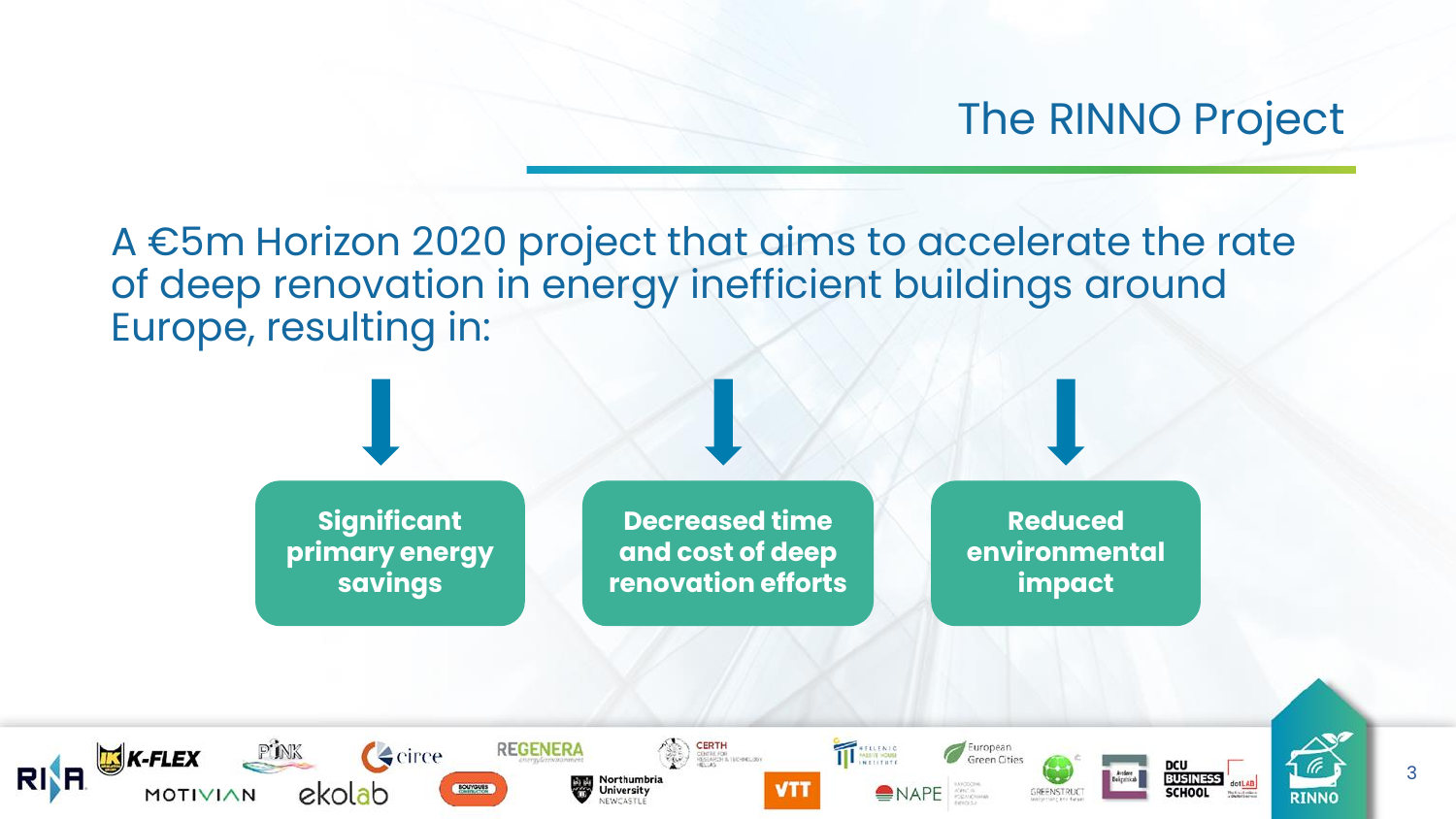## The RINNO Consortium

RINNO is a join effort of 17 partners from 10 countries, including 10 industrial partners, 6 academic and research partners, and 4 project end-users:

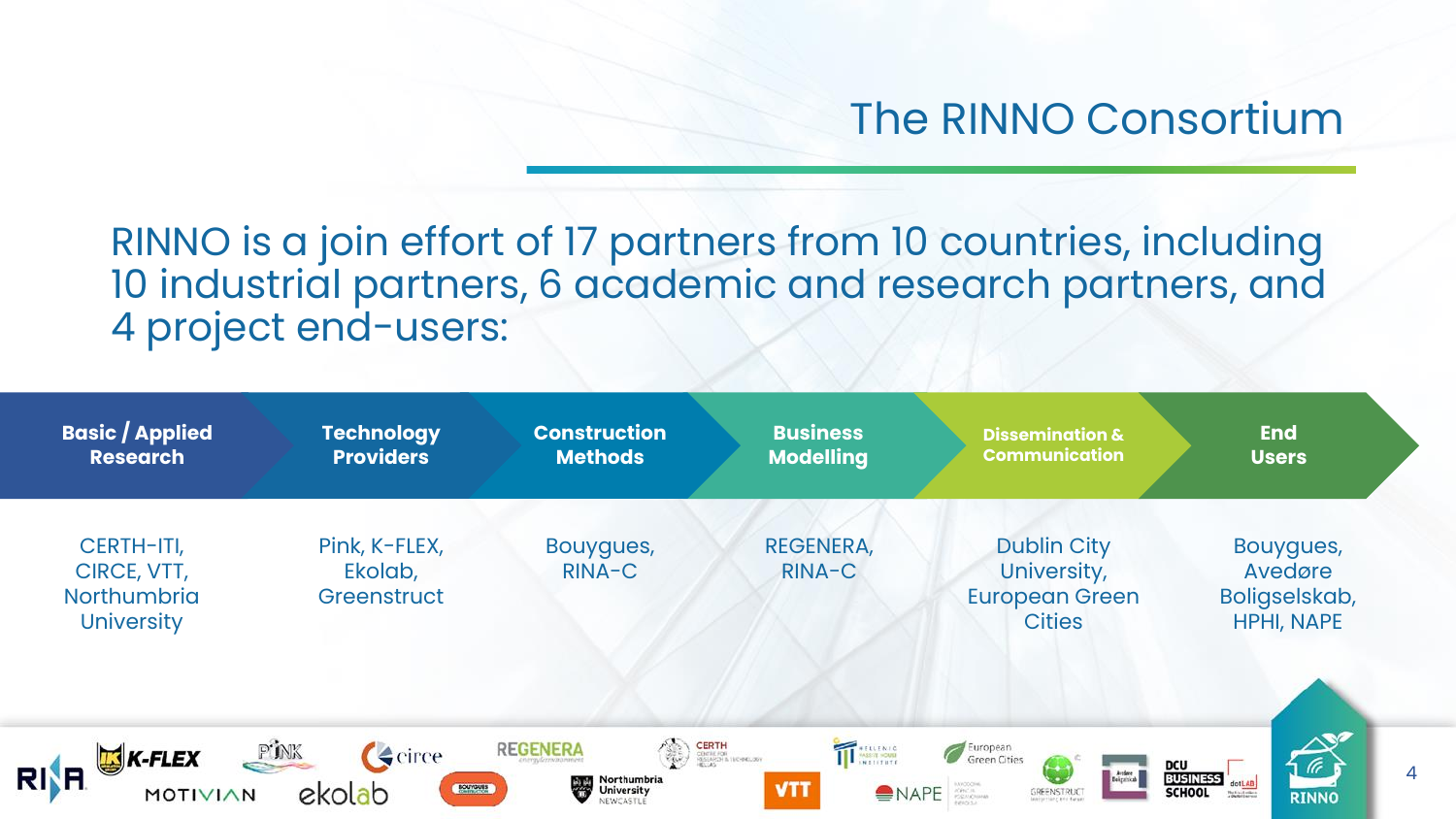## Energy Consumption in EU Buildings

The EU building stock currently accounts for a major portion of energy consumption and greenhouse gas emissions:

**RINH** 

**40% of the EU's energy consumption and 36% of greenhouse gas emissions can be attributed directly to the EU building stock.**

**11% of Europe's population still experiences energy poverty due to poor building quality and thermal inefficiency.** 

**The European Commission estimates that approx. 75% of the EU's existing building stock has poor energy performance.**

TT MARK HOME

European<br>Green Cities

 $\left(\begin{matrix} \mathbf{C} \\ \mathbf{D} \end{matrix}\right)$  dentity is represented.

Northumbria

**REGENERA** 

 $\blacktriangle$  circe

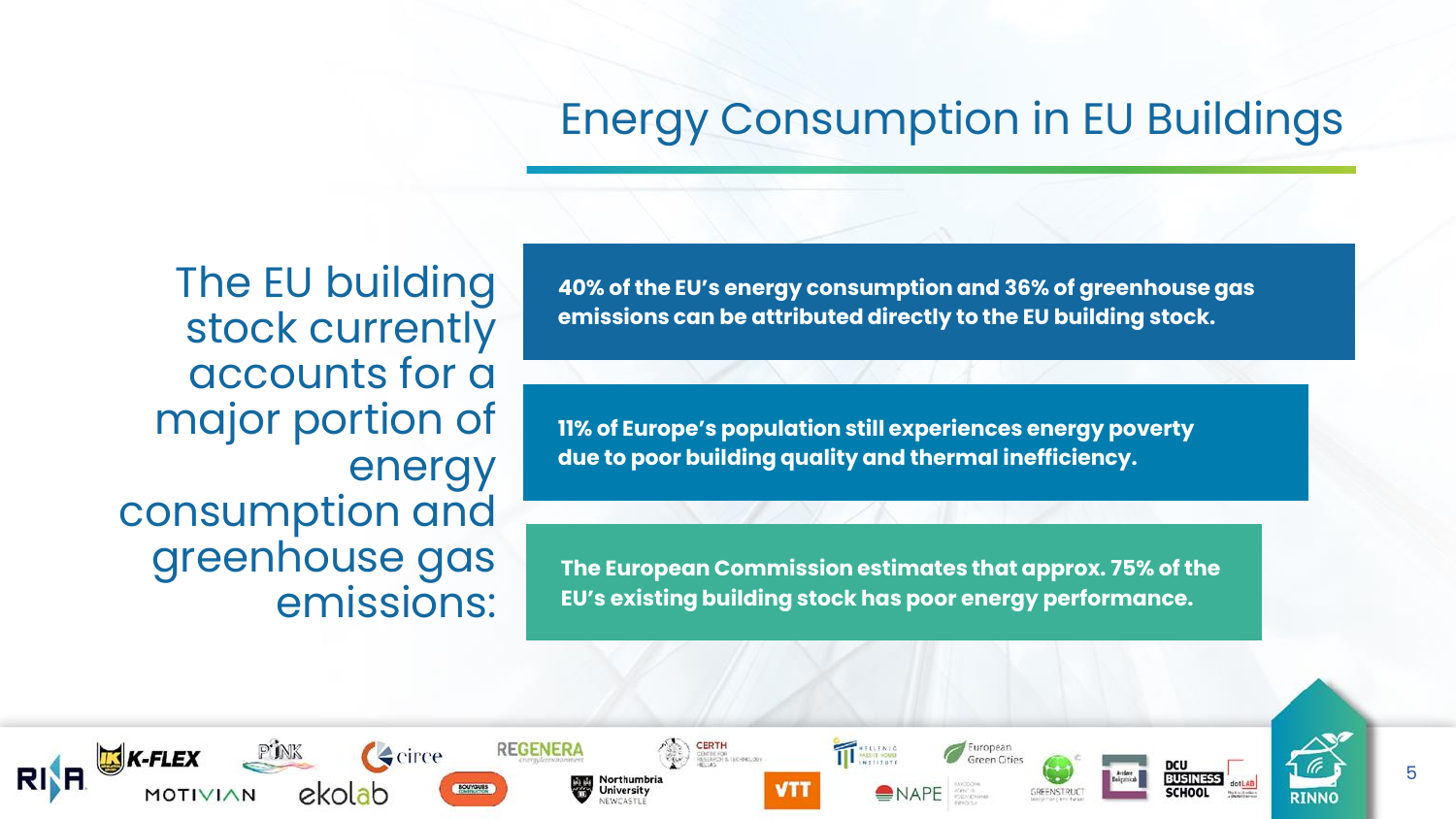## What is deep renovation?

Deep Renovation is a renovation that captures the full economic energy efficiency potential of all improvement works to existing residential buildings that leads to a very high energy performance and significant energy savings

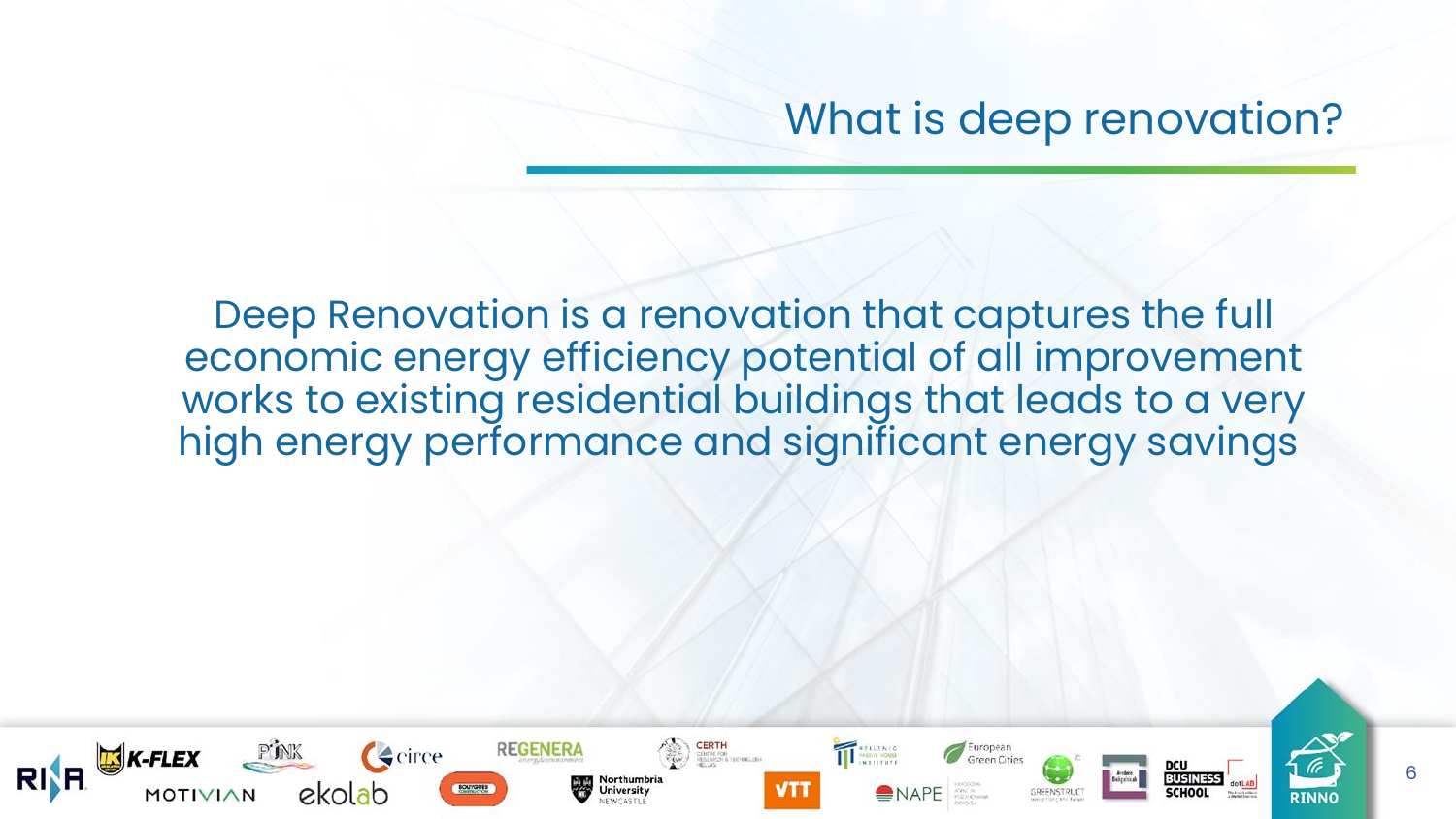## Deep renovation assumes the use and combination of multiple simultaneous renovation measures



**RI**<sub>R</sub>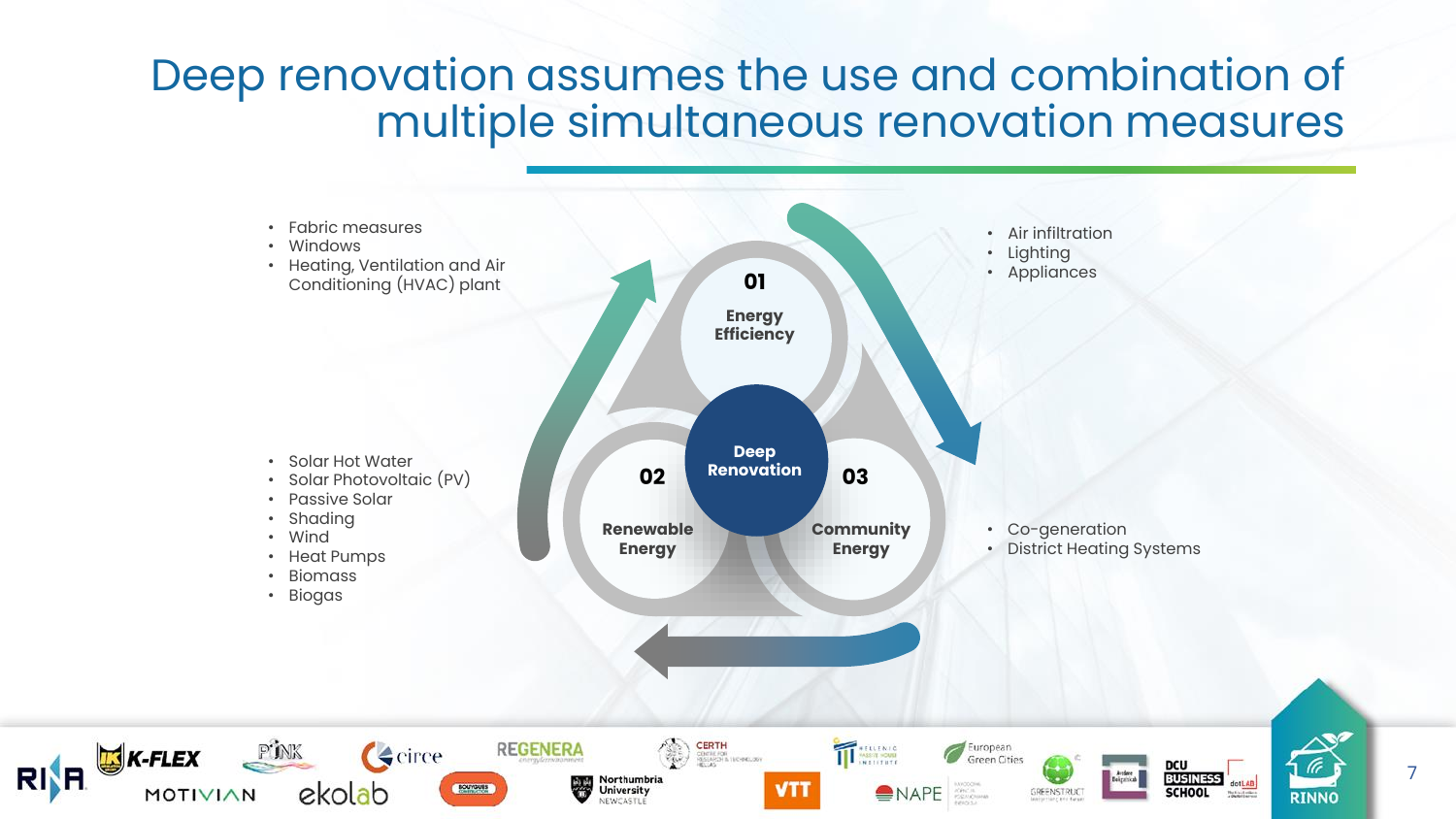## There are a wide range of rationales and benefits associated with deep renovation

### **Economic**

Deep renovation may act as an economic stimulus across the deep renovation value chain

### **Societal**

Deep renovation may help citizens participate in a more resilient, greener and digitalised society and function more fully in society

### **Energy Security**

Deep renovation may contribute to greater energy security

### **Catalytic**

 $\blacktriangle$  circe

REGENERA

Northumbria<br>University

Deep renovation may act as a catalyst for other innovations, substitute technologies or processes and improved control techniques in direct and indirect sectors

 $K$ -FLEX

MOTIVIAN

**RI**<sub>R</sub>



**CERTH**<br>Cortal For<br>Mosandia Incipation<br>Mosan

**VTT** 

TT MARK HOME

 $ENAPE$ 

European

Green Cities

GREENSTRUC

### **Environmental Sustainability**

Deep renovation may contribute to mitigating adverse environmental impacts and building a resilient habitat for existing and future residents

### **Opportunistic**

Deep renovation may differentiate a building and may make it a more attractive place to live, work or visit, when compared to other buildings

### **Quality**

Deep renovation may improve building quality and increased range, quality and efficiency of service delivery

### **Accessibility**

Deep renovation may contribute to improved accessibility

8

**RINNC**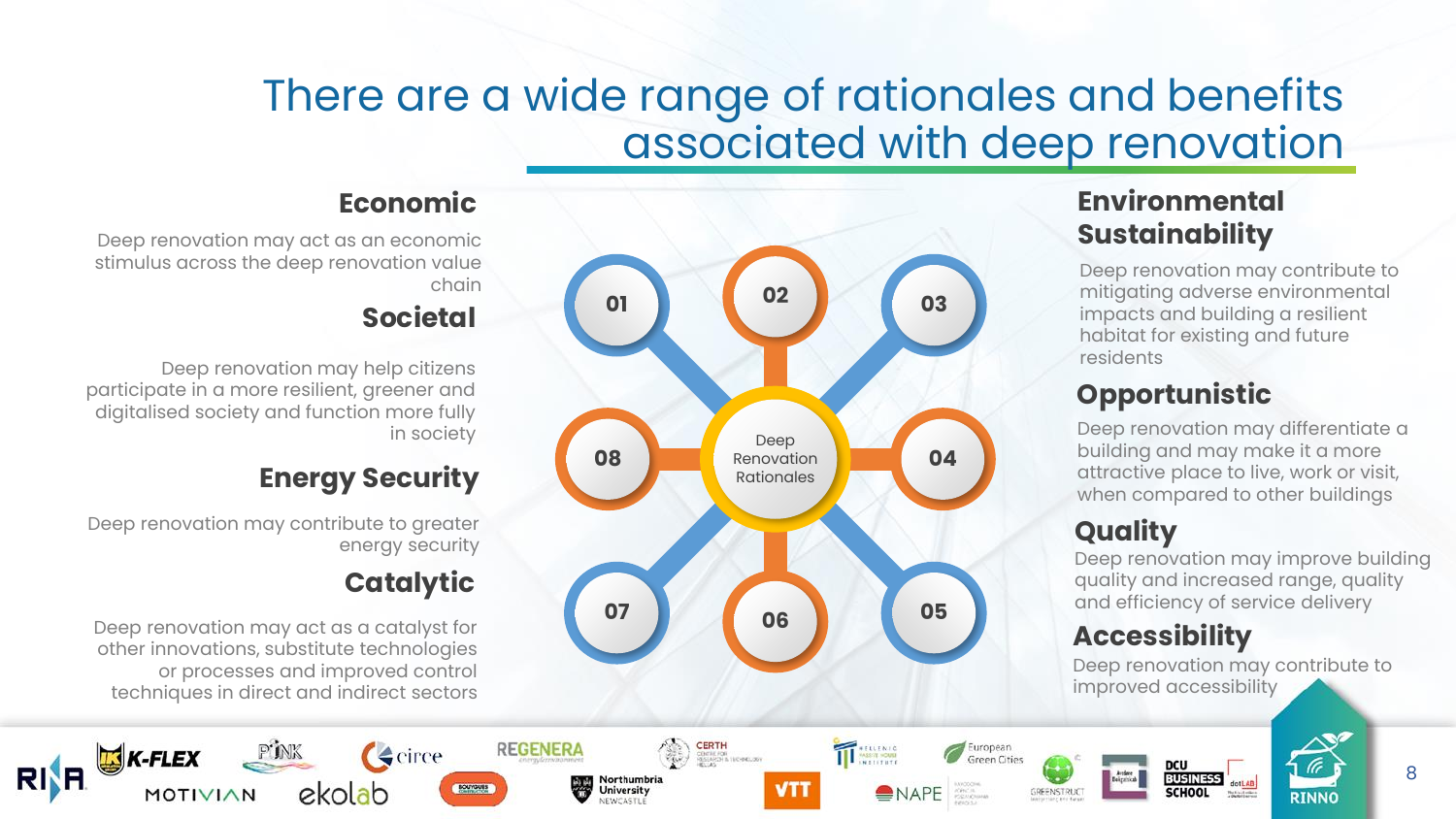## A number of factors contribute to non-adoption and resulting under-performance, unnecessarily high energy use levels and costs

#### **Human**

- Social norms and habits
- Lack of information on alternatives
	- **Split incentives**
	- Lack of instruction
		- Short termism
			- Disturbance

### **Organisation**

- Top management commitment
	- Finance

 $\blacktriangle$  circe

Competent people

K-FLEX

MOTIVIAN

**RISH** 

• Fit-for-purpose infrastructure



Northumbria<br>University

**REGENERA** 

TT MARK HOUSE

NAPE 200

**VTT** 

European<br>Green Cities

GREENSTRUC

### **Technology**

- Feasibility or technical suitability of specific technologies
- Integration of technologies

#### **External Environment**

• Building and environmental standards, policies and regulations

**BUSINESS** 

- Borrowing capacity
- Market barriers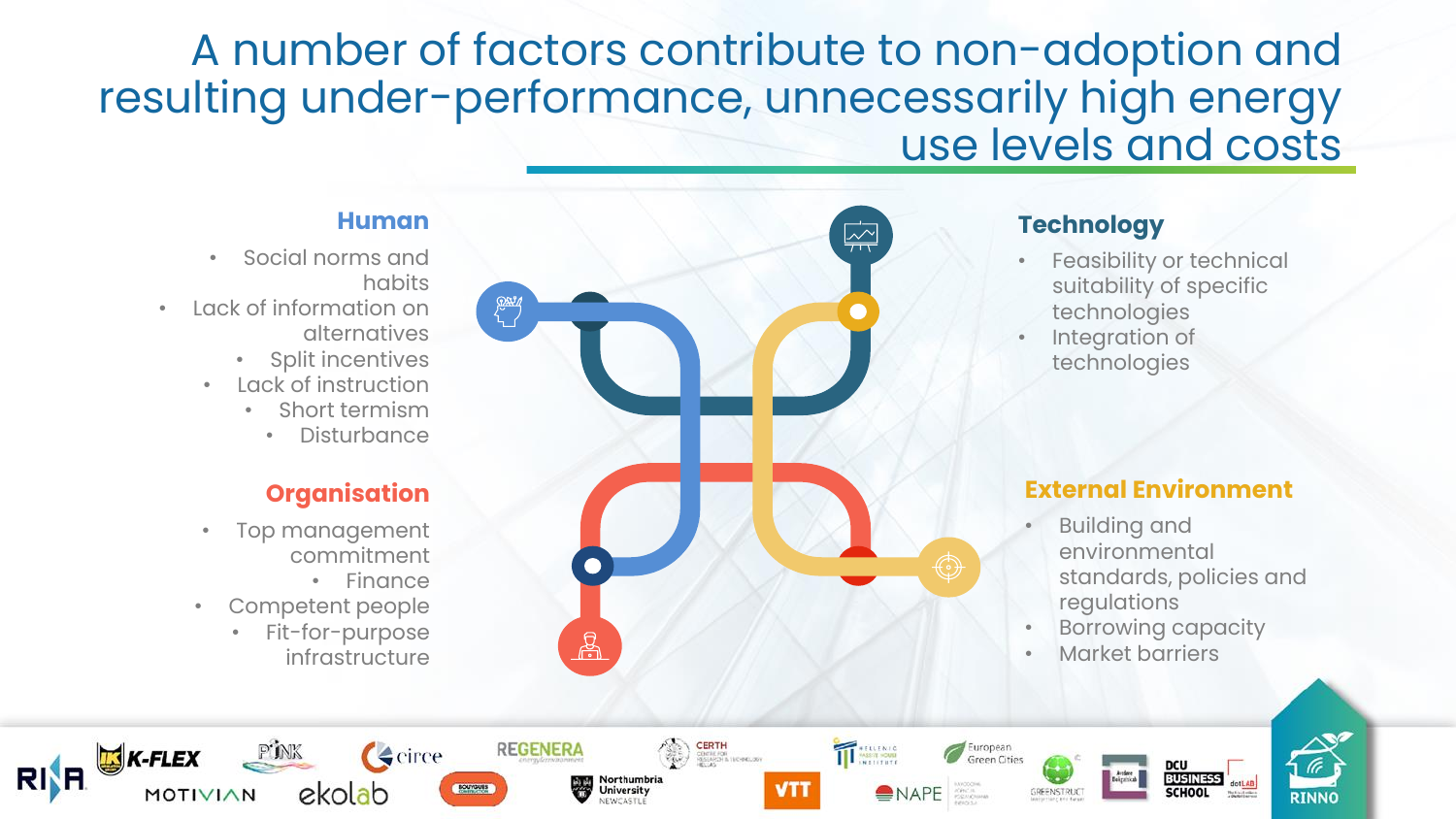## Project Overview

RINNO will deliver a set of processes that when working together provide a system, repository, marketplace and enabling workflow process for managing deep renovation projects from inception to implementation.

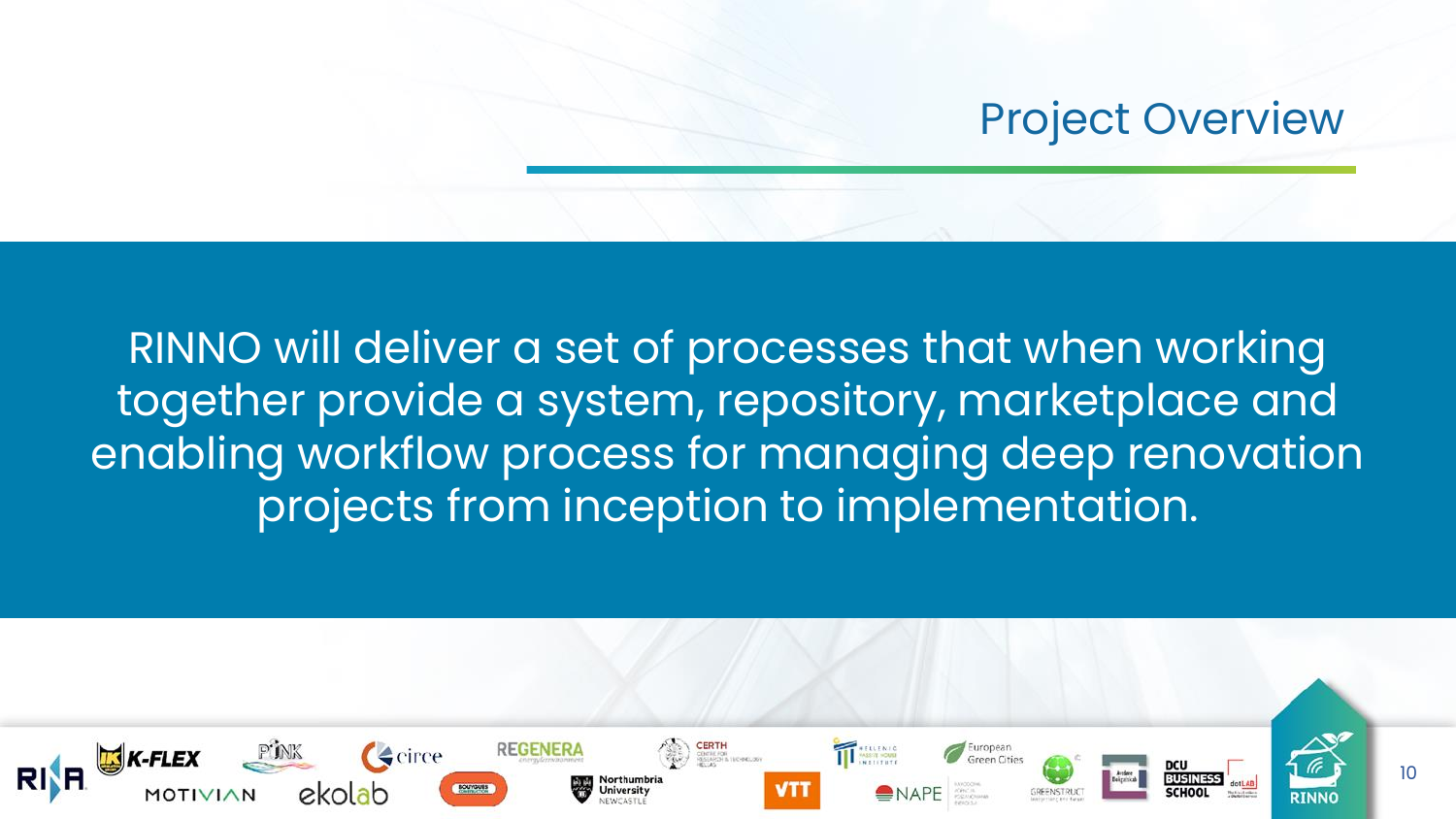## To deliver these processes, RINNO will employ:

- **Innovative technologies**, including building envelope solutions, reusable energy sources, hybrid and storage solutions;
- **Novel processes**, including off- and on-site industrialization and optimization;
- **Collaborative financing business models** based on crowd equity, crowdlending, and energy performance contracting.

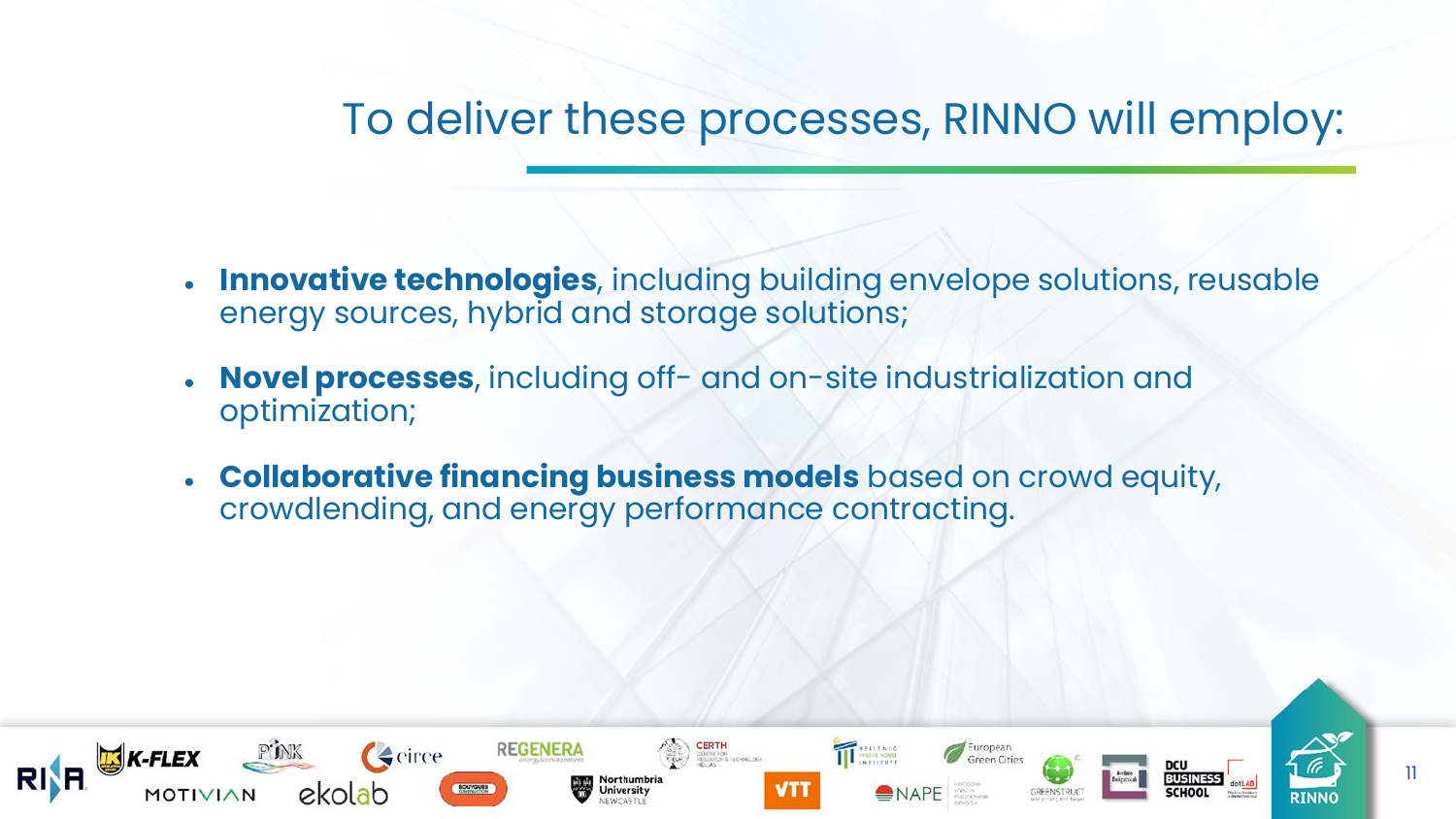## Deep renovation projects require an integrated design and delivery software-based platform

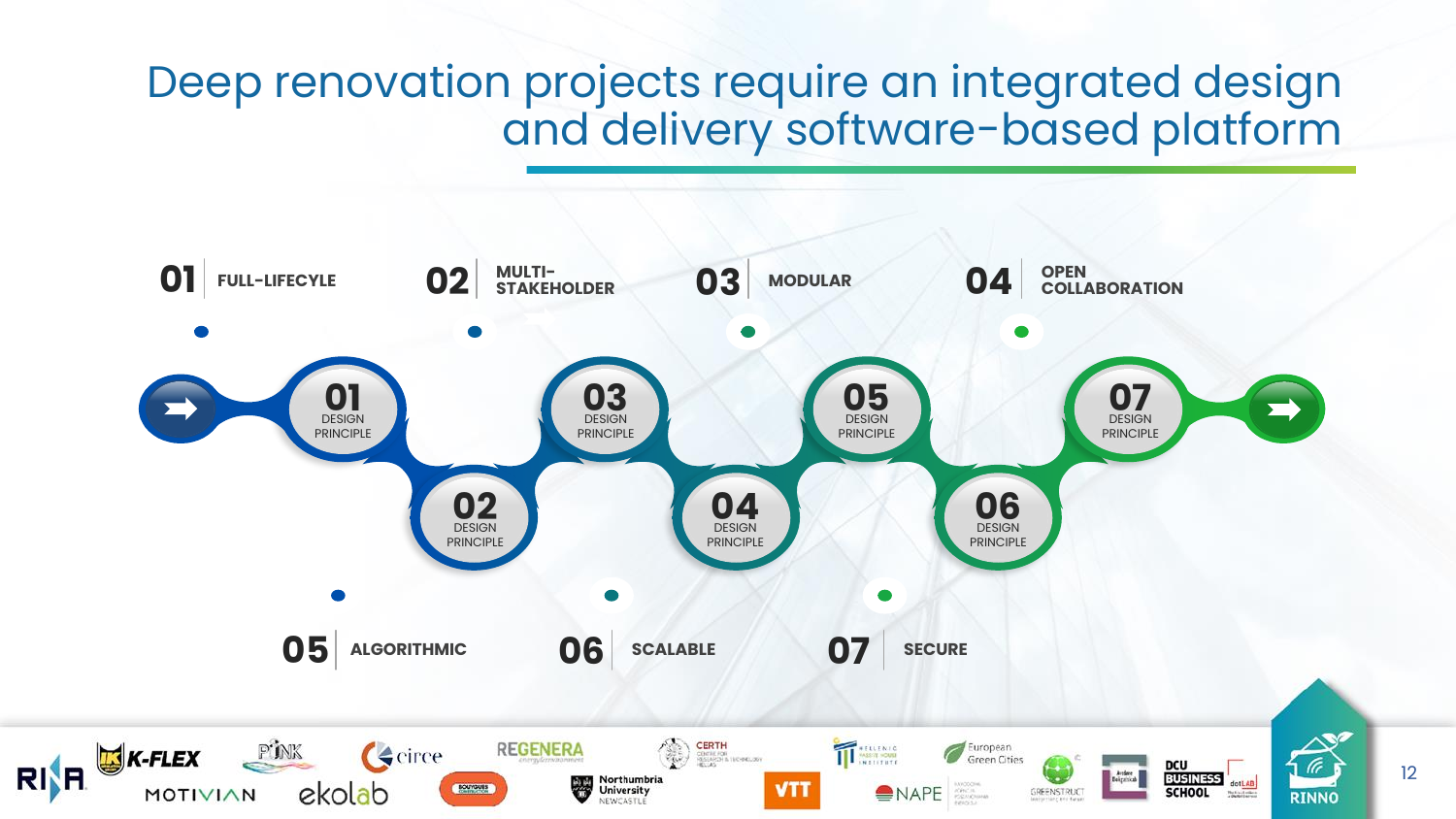Renovation Platform Platform The RINNO Open The RINNO Open ovation Ren

K-FLEX

**RISH** 

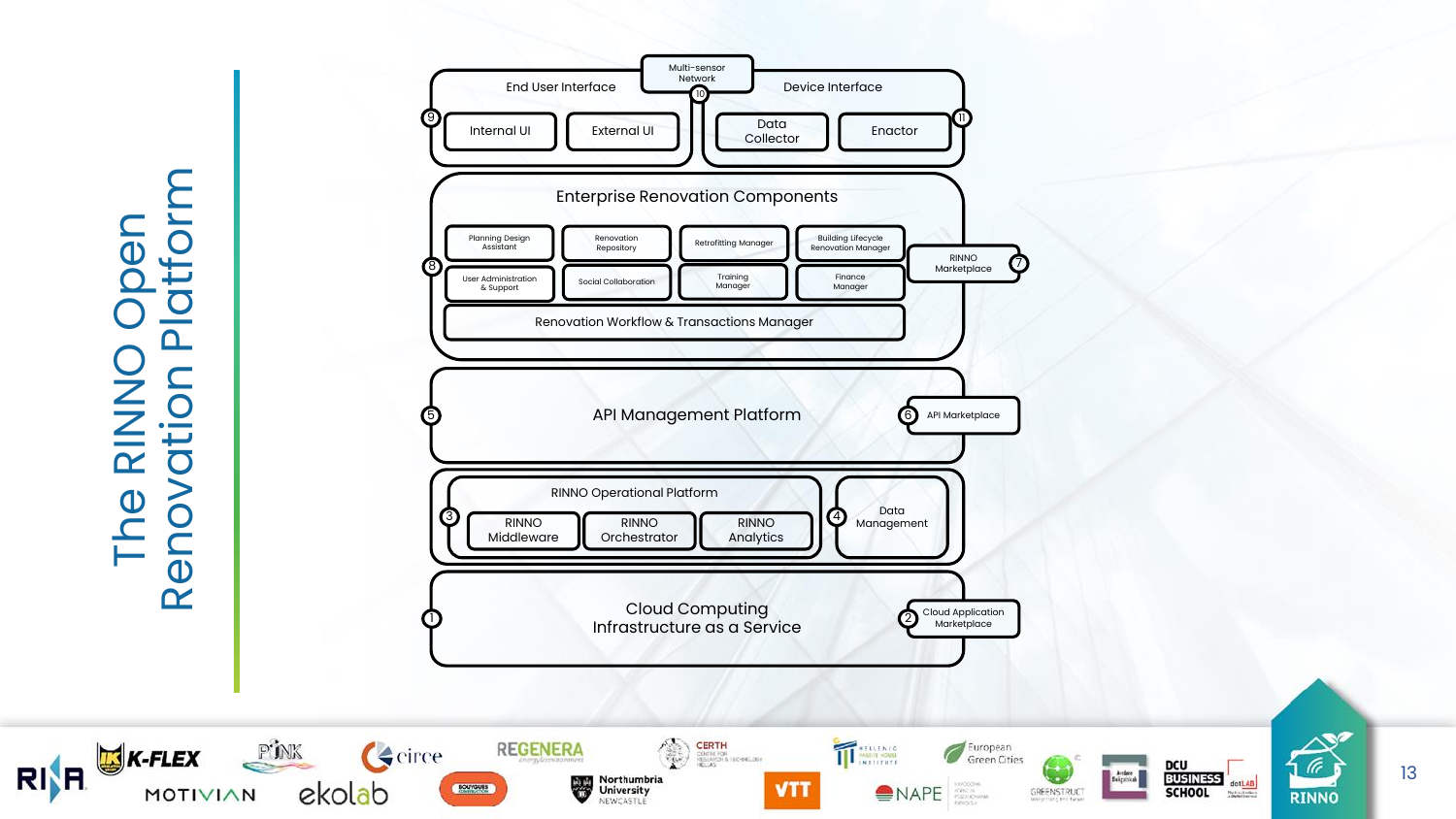## The RINNO Stepwise Renovation Framework



**RI**F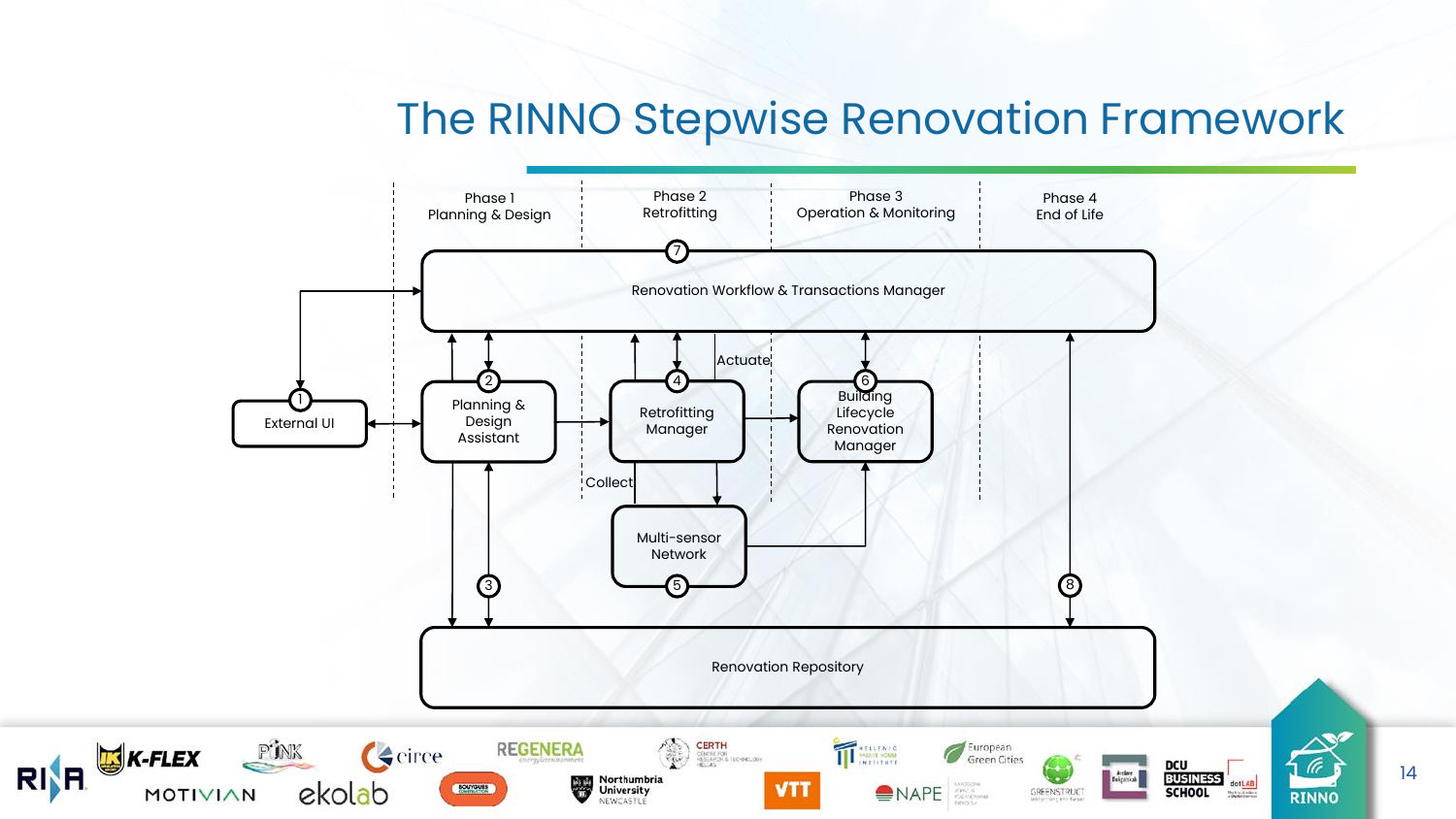## Pilot Sites

RINNO technologies and processes will be tested at four locations, each with different environmental, societal, technical, and financial parameters.

Success will be evaluated based on:

- Reduced energy consumption;
- The adoption and use of renewable energy sources;
- Thermal performance;
- Renovation time and effort and comparative cost;
- Stakeholder satisfaction measures.

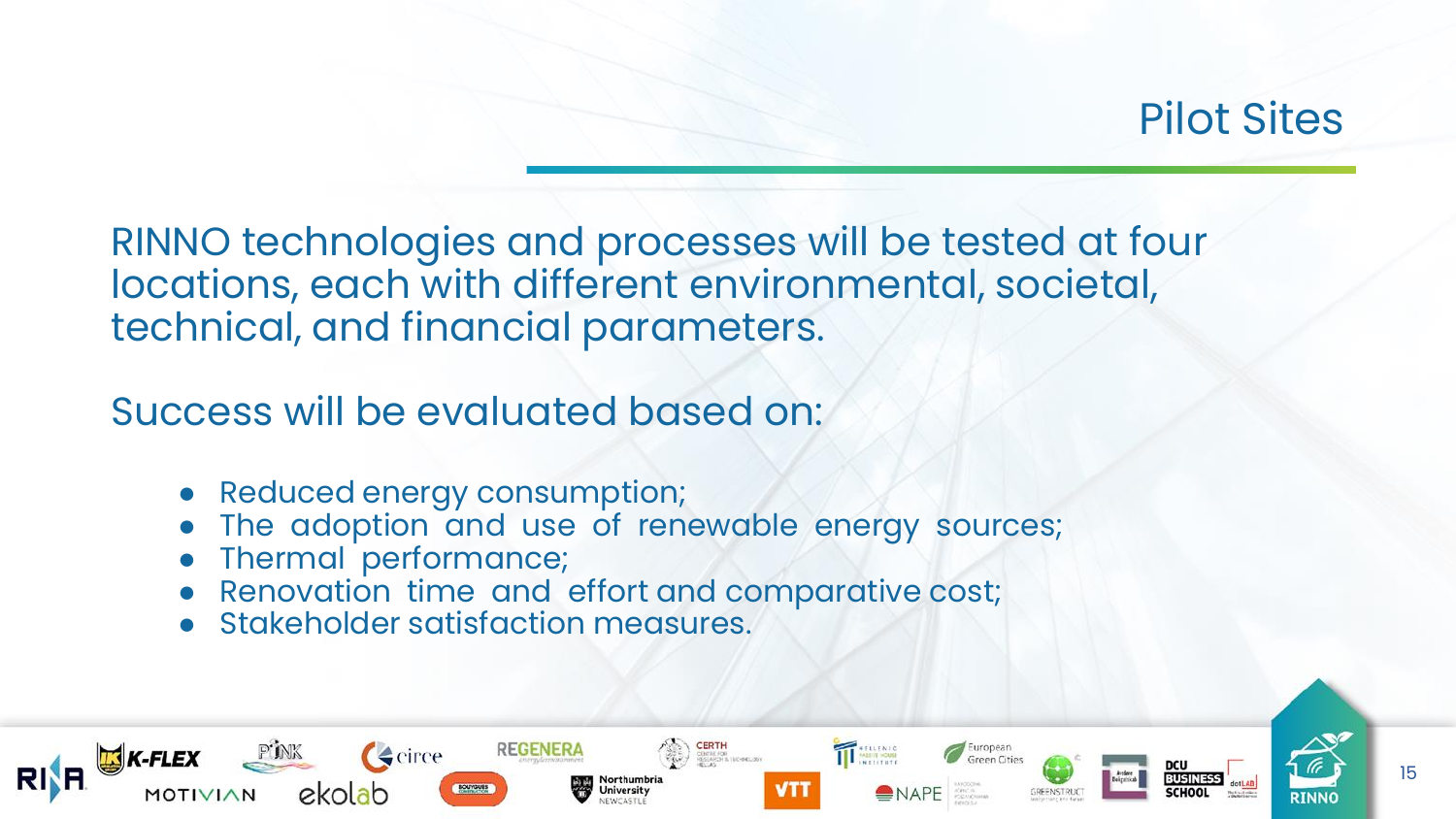### Pilot Site: Rajszew, Poland

### A multi-owner residential building constructed in 1949:

Solar panels to cover the electricity demand of common areas. Hybrid ventilation and thermal insulation from recycled materials.

Improved thermal comfort, reduced energy use, and lower costs.









**VTT** 





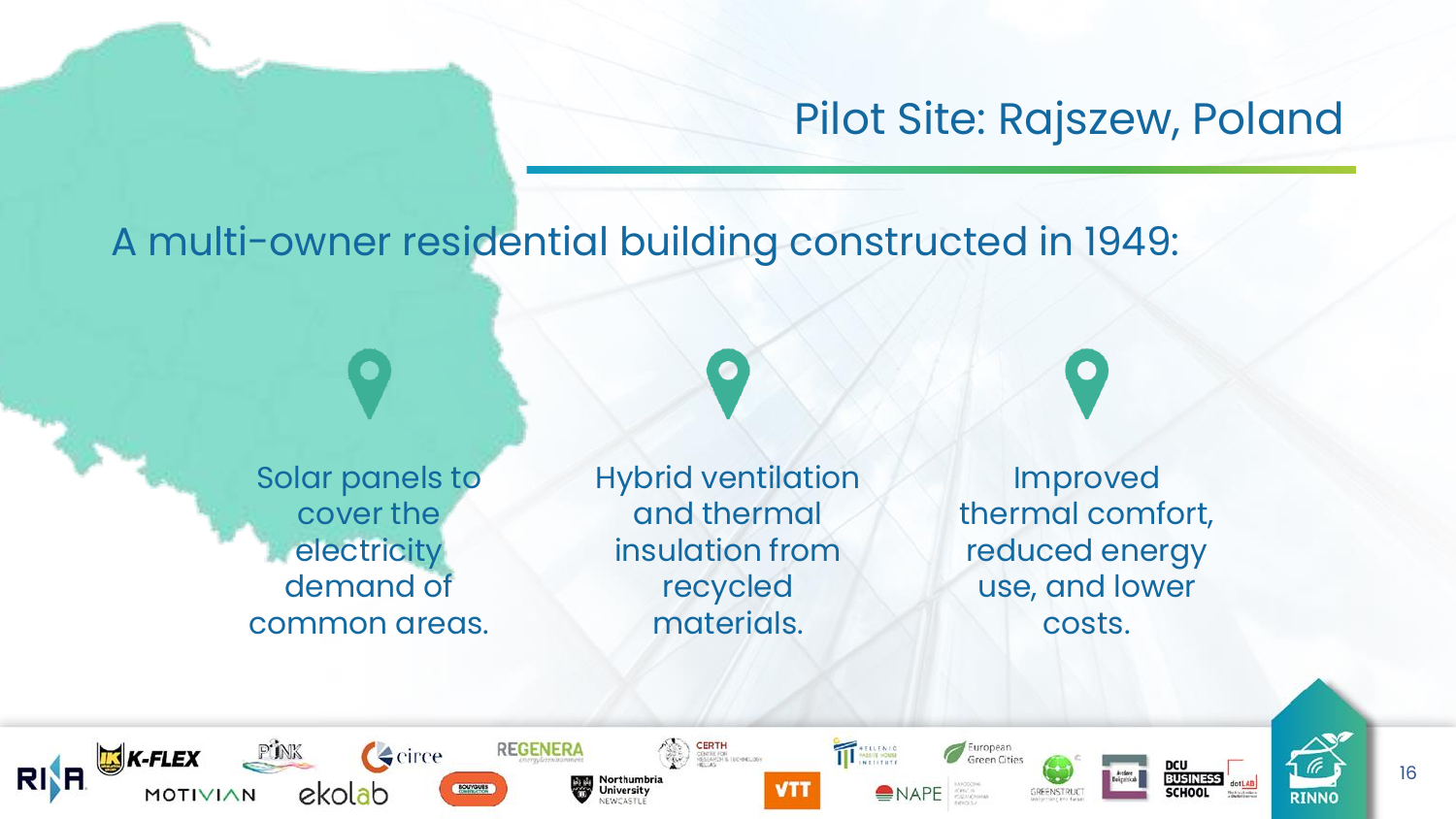### Pilot Site: Avedøre Stationsby, Denmark

2,500 multi-family flats and terraced houses built in 1976:

New roofs and insulation, fitted with electro mobility chargers.

National showroom for the best-in-breed deep renovation solutions.





**RINNC**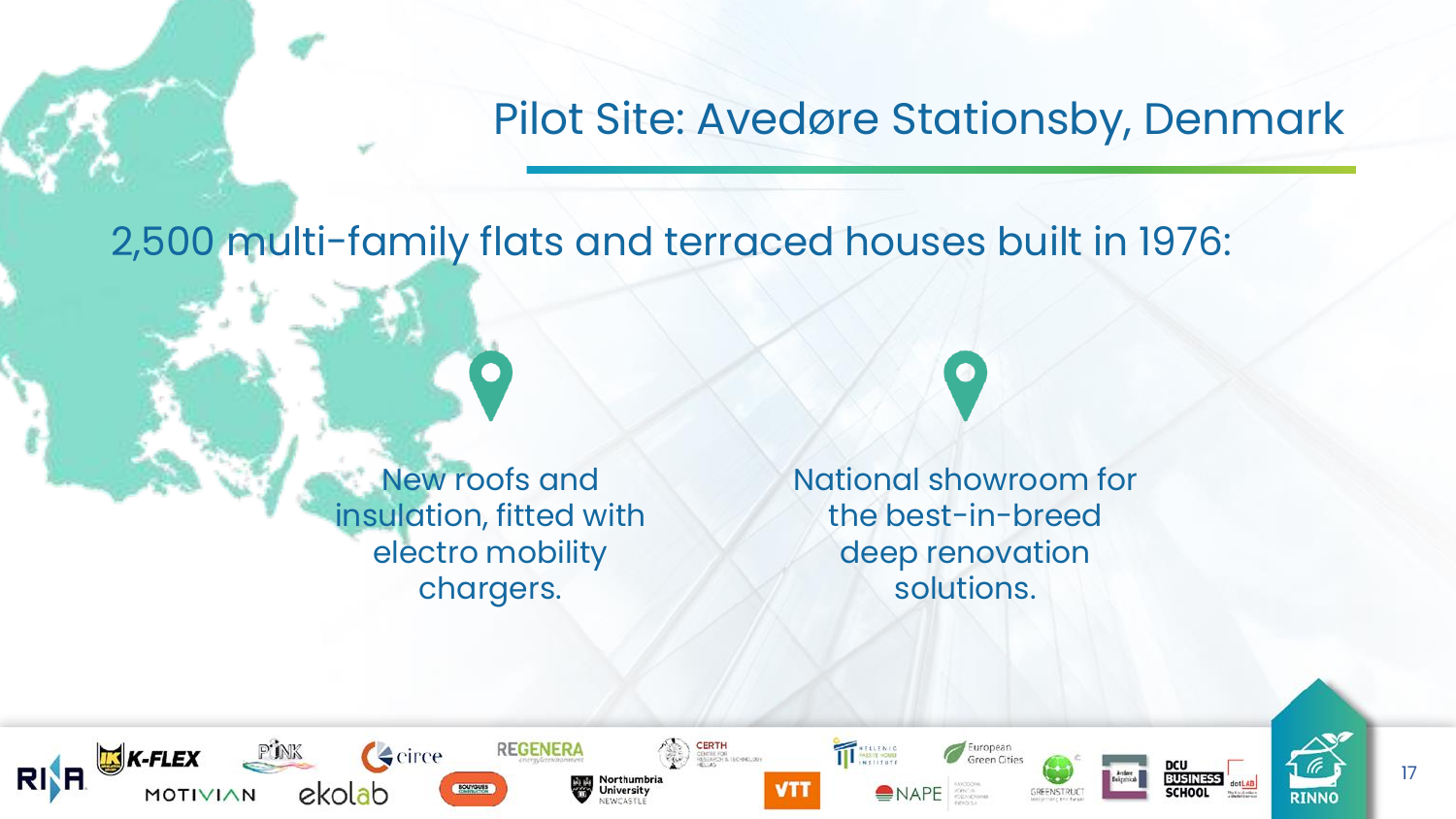### Pilot Site: Moschato-Tavros, Greece

Multi-family residential building constructed in 1970:

Renovated according to Passive House Premium standards.

To become the first EnerPHit Premium building in South-Eastern Europe.

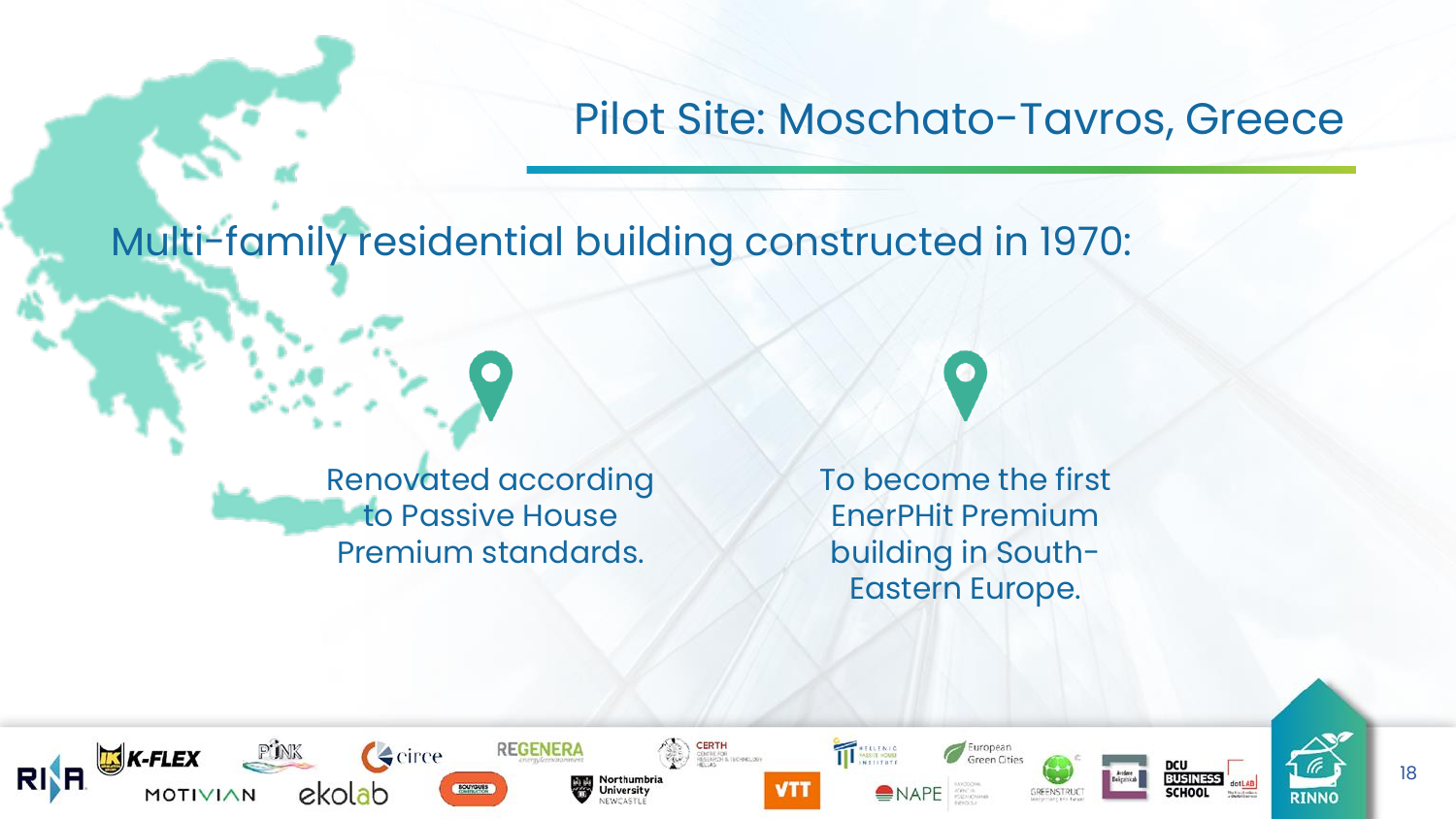## Pilot Site: Lille, France

### 30 multi-family residential apartments:

REGENERA

Optimisation of energy, indoor air quality and comfort monitoring.

 $\epsilon$  circe

ekolab

**K-FLEX** 

MOTIVIAN

**RI**F

Integration of renewable sources and efficient energy production systems.

**ERTH**<br>**ERTH** 

Northumbria<br>University

TT MARK HOUSE

**SNAPE** 

**VTT** 

European<br>Green Cities

GREENSTRUC

Active involvement of tenants through votes on work amount and rent increases.